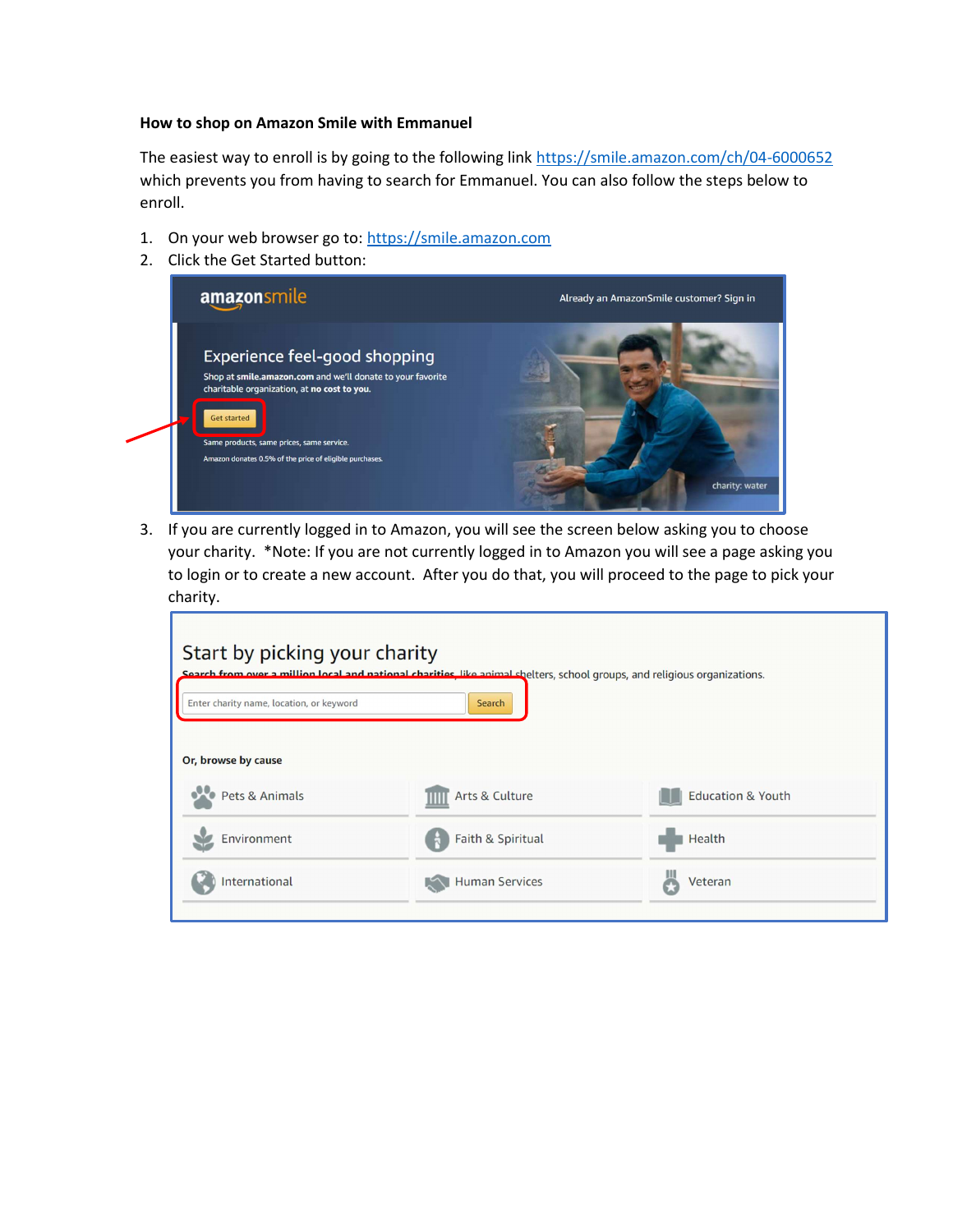- 4. Enter Emmanuel Norwood into the search box and click "search"
- 5. Select Emmanuel Evangelical Lutheran Church in Norwood, MA (this is our official name registered with the IRS and the ELCA)

| All<br>$\checkmark$                     | <b>Emmanuel Norwood</b>                                                                                                                   | <b>Search</b>         |
|-----------------------------------------|-------------------------------------------------------------------------------------------------------------------------------------------|-----------------------|
| Showing 1-2 of 2 Results                |                                                                                                                                           | Sort by:<br>Relevance |
| Norwood, MA                             | <b>Emmanuel Evangelical Lutheran Church</b>                                                                                               | Select                |
|                                         | LOVE Ministry Lady Obeying the Voice of Emmanuel<br>Florence, AL   Human Services - Multipurpose and Other N.E.C.                         | Select                |
| Womens Empowerment Outreach Thru Educat |                                                                                                                                           |                       |
|                                         | Click that you understand you must shop throught the smile.amazon.com URL and/or turning<br>on the Amazon Smile App on your mobile phone: |                       |
|                                         |                                                                                                                                           |                       |

7. Click Start Shopping

**Start Shopping** 

donations to our customers' favorite organizations.

8. For Emmanuel to receive a donation through your shopping you will need to go through this link: https://smile.amazon.com

AmazonSmile to grow primarily through word of mouth instead of paid advertising—and this enables us to fund

Once you are enrolled you can also set up Amazon Smile using Amazon's mobile app. (This does not work for iPads or other tablets though – you need to use the URL: https://smile.amazon.com)

1. Click the 3 lines that are at the bottom of the screen (aka the "hamburger button") to get to the main menu